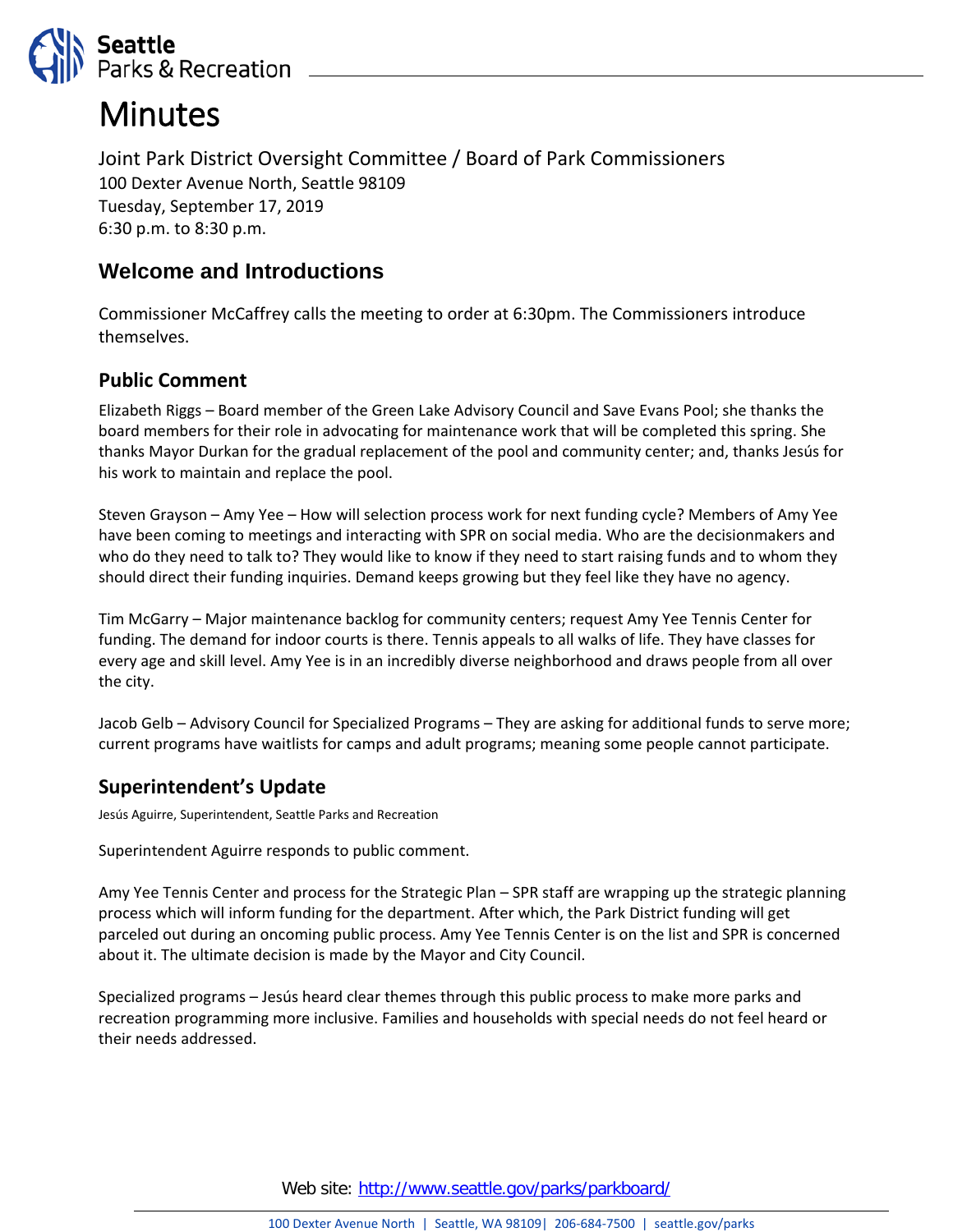Roller Derby - Lines painted at Bitter Lake Community Center; SPR staff engaged with this new user group and came up with a plan to move forward.

Urban Triangle Park Opening – SPR worked with SDOT and businesses to bring the park right up to the businesses. It is on the corner of Westlake and Lenora.

Walt Hundley Tennis Courts were restriped.

Partnership with Seattle Preschool program will continue to expand to South Park, Queen Anne and Laurelhurst.

Soundview Playfield Synthetic Turf Conversion Delay – bids were way above projected cost, which caused a significant delay on that project.

San Francisco Parks and Recreation visit – Their executive team came to Seattle. The two departments are building a knowledge-sharing relationship. The Executive Teams held a retreat to discuss challenges and committed to continuing this relationship.

Ballard P-Patch – SPR is looking at it, but it's incredibly expensive; it is not in one of our gap areas.

Community Center hours reduction – there was a pilot project to increase hours and that ended because funding was not available; the Mayor found money to keep the pilot going for another year. While engaging with the public; engaging with a consultant to establish how many community centers and levels of service.

#### **Presentation: Specialized Recreation**

Presented by Kyle Bywater, Hannah Spaulding, Recreation Coordinators, Seattle Parks and Recreation

Justin Cutler, Recreation Division Director, starts off by praising Brenda Kramer, Lifelong Recreation and Specialized Programs Manager, and the wonderful work she has done at Seattle Parks and Recreation. She is retiring soon. Justin and her staff really appreciate her character and her leadership. Justin presents Brenda with a bouquet of flowers.

Specialized programs is unique; it is not always standard or provided in Parks and Recreation departments. When SPR talks about race and social justice, it is important to remember to support and create healthy lives for people with disabilities. Other cities do not have these programs and they lack the perspective.

Justin introduces the presenters: Kyle Bywater, Hannah Spaulding and Paul

Hannah reviews the Specialized Programs Mission Statement; exceptional, accessible and affordable. These programs are based out of community centers all over the city. SPR staff are specially trained and work with families to connect them with resources.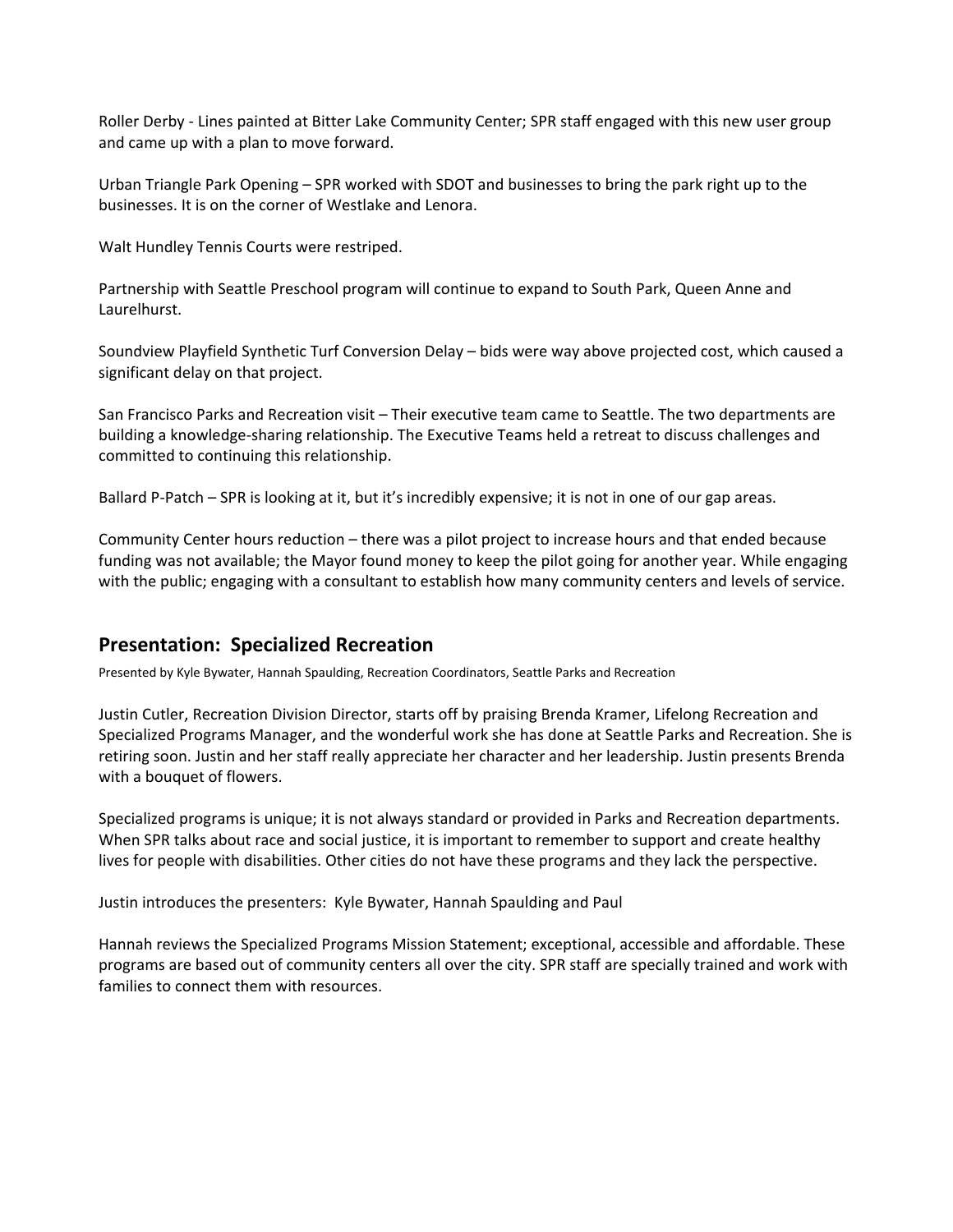Paul, Brian and Linda – Paul has been involved with SPR programming since he was 4 years old; he is 18 now. Paul plays basketball and flag football. There is limited space and waitlists, so they make sure to register quickly. The teen programs are new, and they are great. The summer camps are amazing! Four sessions of day camp and overnight camp; it is great for our entire family. Their daughter has been a camp counselor at Camp Long. Linda has served on the Advisory Council for the past 10 years.

Kyle reads a testimonial from the mother of a 38-year old who has been involved for about two years and whose child's life has been made fuller by Specialized recreation.

Specialized Recreation provides purposeful and meaningful recreation programming.

#### Program overview

Youth programs – Some of the youth programs offered by SPR: after-school programs, teen socials, Saturday outings, and summer camps. For many families the summer camp allows them their first respite from caretaking. SPR provides safe ratios for kids at the summer camps.

Adult programs – Some of the adults' programs offered by SPR: sports; health and wellness; and Saturday outings. Many of the participants want to learn more life skills. There are waitlists. Summer camp – earn camp for free by volunteering; create and use goals to build job skills.

Partners – Seattle Adaptive Sports and CREW. They also worked with Associated Recreation Council's equity taskforce for program funding.

Specialized recreation creates community.

Commissioner Copeland gushes over the programs, staff and affordability of the specialized programs. She emphasizes the importance of providing these services to people with disabilities.

The commissioners ask about how staff market their programs. Kyle responds that schools could be targeted more for participants; word-of-mouth is the biggest way people hear about the programs. Kyle says there is a hesitancy to do more marketing because of the already-existing waitlists.

Brenda, Manager of Specialized Recreation, has worked with many people over the years and this team is incredible.

Does there need to be a regional conversation about creating more opportunities for special needs populations? They do have adaptive sports roundtables with other local municipalities about what they are doing.

They do not have philanthropic support, but they do have a relationship with Seattle Children's Hospital.

How much bigger could the program be and how much funding would they need? Justin says they are not prepared to answer that tonight. He wants the Board to be informed about the services SPR provides. Has there been an effort to obtain philanthropic support? Yes, they receive support through their partners.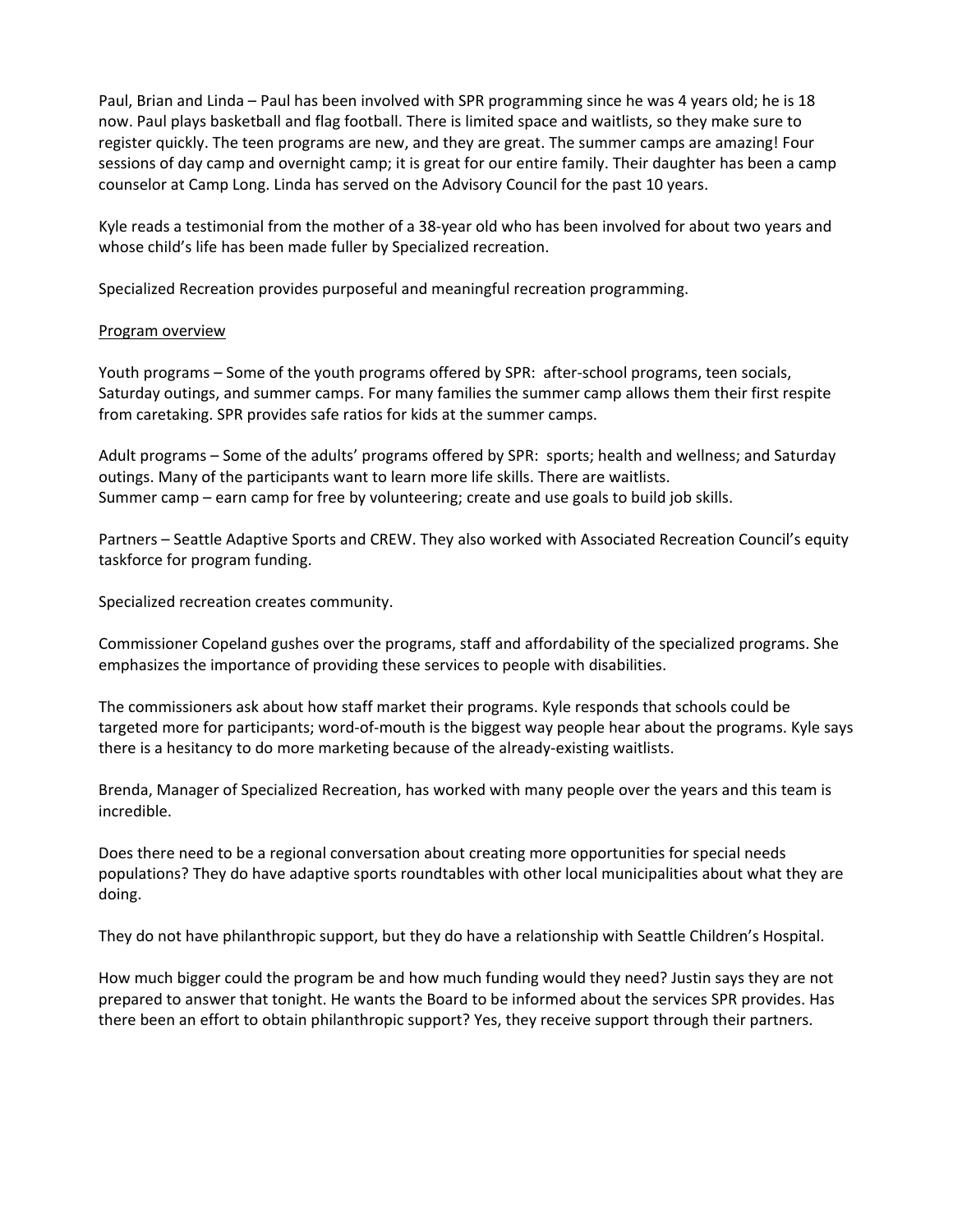Commissioner Copeland mentions that people with disabilities are often ignored and invisible to potential funders.

#### **Update on the Strategic Plan**

Kathleen Conner and Selena Elmer, Strategic Advisors, Seattle Parks and Recreation

Public Engagement concluded for this part of the process; they are working on developing the plan. They will return to the Board in late October and finalize the plan by December. They will start the financial plan in 2020 with a deadline of September. The engagement is continuous.

They perform a thought exercise with the Board; breaking board members and the public into four thematic strategies. They provide a reference sheet with the guiding values to lead conversations in community. SPR has come up with a slate of strategies that distill major themes that have shown up repeatedly. What are the gaps? What isn't represented?

This is a department-wide, 12-year strategic plan. It will set a direction and try to answer how to be bold and make solutions to the challenges the city is facing.

Equity driver/ Priority sharing

**Safe and Equitable City** – Criminal Prevention Through Environmental Design (CPTED)/ lighting/ landscape/hardscape; continued maintenance and underserved/special needs access

Strategies – improve American Disabilities Act (ADA) accessibility; reexamine current operating model to improve equity across facilities; use data to prioritize recreation programming, maintenance and capital investments in communities that have been historically underserved or poorly served; landbanking in future growth areas; conduct a gap analysis of current program to ensure meeting people's needs and eliminating racial disparities; teach kids to swim.

**Delivering excellent service** – include special needs and economic diversity; use racial equity lens to assess focus and services to all communities.

Strategies – enhance our organizational performance through data driven' metrics; improve transparency; higher-level strategies with bullets below of more specific strategies; be responsive to the changing needs of communities; conduct regular planning and outreach; expand services through partnerships allowing SPR to focus on what they do well; focus on efficiency and effectiveness.

**Climate and Environment** – Recognize the land as it relates to the native people as stewards; preserving greenspaces and mitigating effects of climate change and respite for communities from heat.

Strategies – preserving and restoring ecological functions to greenspaces; preserving natural assets to honor the heritage of our green spaces; fostering a connection to nature for kids; restore our urban forests to provide a natural sanctuary for people and wildlife; continue improving energy efficiency and reducing carbon footprints and access to facilities; conduct a comprehensive assessment evaluating energy performance; composting; reduction; using by-products